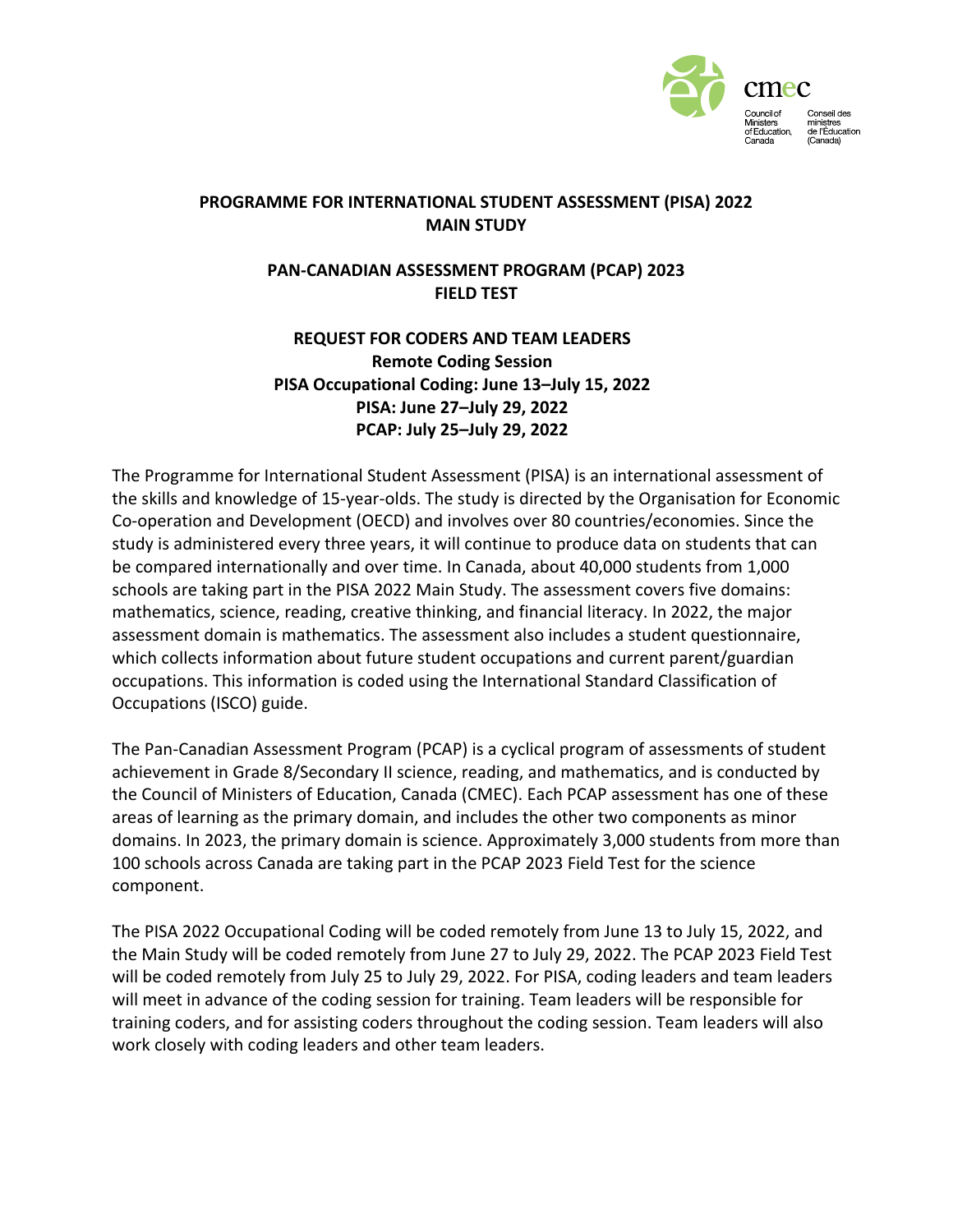Approximately 170 coders and up to 12 team leaders (English, French, or bilingual) will be hired for the session, with some participants coming from ministries and departments of education from across the country.

Prospective candidates are invited to outline their qualifications and experience using the electronic form available at [https://www.surveymonkey.ca/r/codingsession2022.](https://www.surveymonkey.ca/r/codingsession2022) All applications will be considered.

Applicants must:

- have experience coding past cycles of PISA (applicable for team leader positions only);
- have a background in teaching language arts, mathematics, or science (as applicable);
- be a regular teacher, substitute teacher, retired teacher, or future teacher;
- have knowledge of the provincial programs of study for the target populations (PISA 15-year-olds; PCAP – Grade 8/Secondary II) in their respective subjects;
- be computer literate and have access to a high-speed internet connection;
- be familiar with MS Excel and/or MS Access (applicable for PISA occupational coding only); and
- be available for the **entire duration** of the coding session in their respective subjects.

Bilingualism, and previous experience with coding student responses, are considered to be assets. Familiarity with Zoom and other videoconferencing tools is also considered to be an asset.

Coders and team leaders will receive training, and perform their duties, as shown in the schedule below. To accommodate coders from across Canada, coding is scheduled for 5.5 hours per day, from 11:00 a.m. to 4:30 p.m. EDT, in order to account for the range of time zones across the country. The maximum number of anticipated working days is shown below.

|                                                                  | <b>Reading</b>                                      | <b>Mathematics</b>                                 | <b>Science</b>                                     | <b>Financial</b><br>Literacy                       | <b>Creative</b><br><b>Thinking</b>                     | <b>Occupational</b><br>Coding<br>(ISCO)               |
|------------------------------------------------------------------|-----------------------------------------------------|----------------------------------------------------|----------------------------------------------------|----------------------------------------------------|--------------------------------------------------------|-------------------------------------------------------|
| <b>PISA 2022</b><br>Main Study<br>– Team<br>leaders'<br>training | July 4-8,<br>$2022**$<br>Contract up<br>to 5 days   | July 4-6,<br>$2022**$<br>Contract up<br>to 3 days  |                                                    | July 4-6,<br>$2022**$<br>Contract up<br>to 3 days  | June 27-July<br>$4,2022**$<br>Contract up<br>to 5 days | June 13-17,<br>2022<br>Contract up<br>to 5 days       |
| <b>PISA 2022</b><br>Main Study                                   | July 11-29,<br>$2022*$<br>Contract up<br>to 15 days | July 7-22,<br>$2022*$<br>Contract up<br>to 12 days | July 4-22,<br>$2022*$<br>Contract up<br>to 15 days | July 7-22,<br>$2022*$<br>Contract up<br>to 12 days | July 5-29,<br>$2022*$<br>Contract up<br>to 19 days     | June 20-July<br>15, 2022<br>Contract up<br>to 20 days |
| <b>PCAP 2023</b><br>Field Test                                   |                                                     |                                                    | July 25-29,<br>$2022*$<br>Contract up<br>to 5 days |                                                    |                                                        |                                                       |